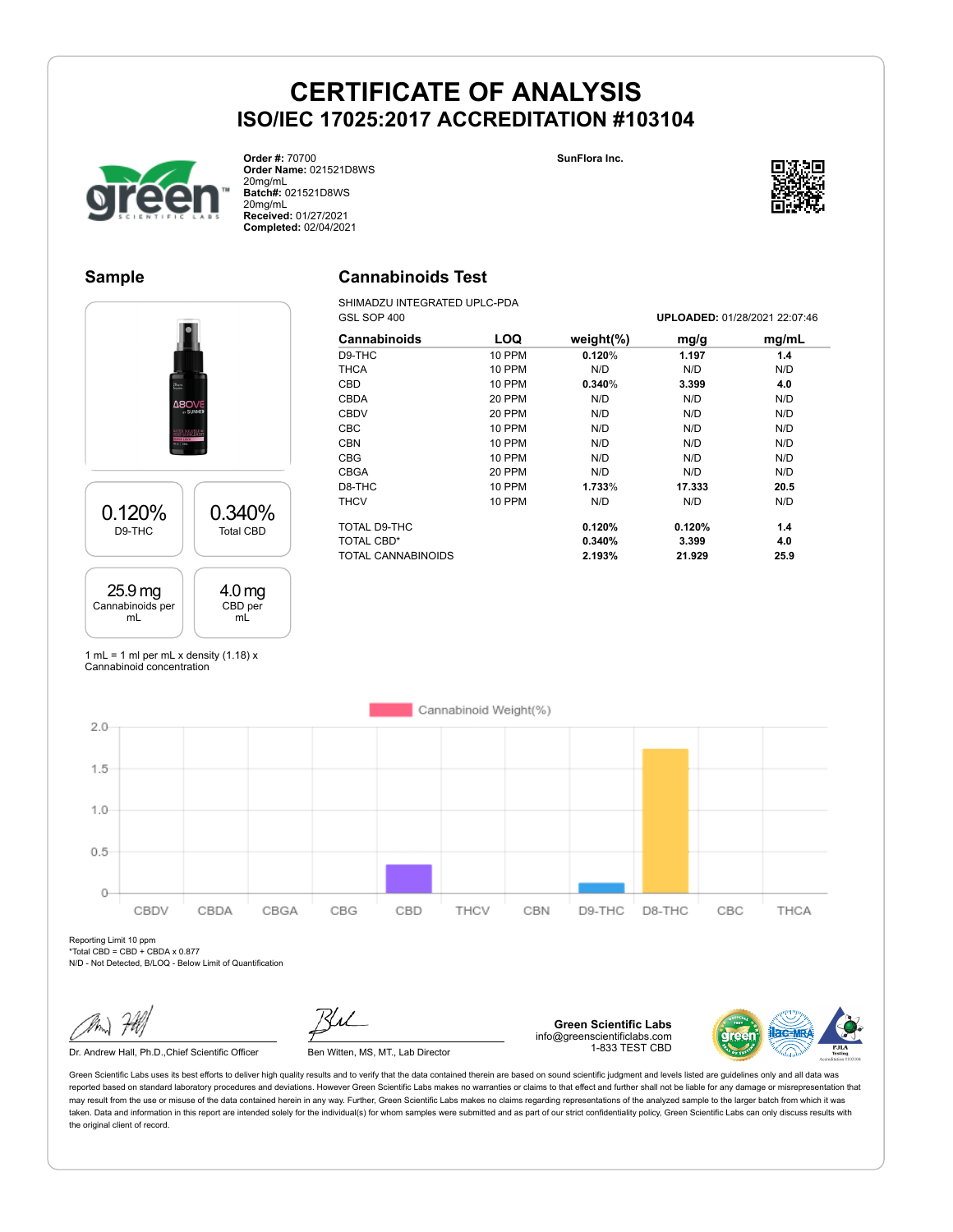

**HUMULENE** 

**Order #:** 70700 **Order Name:** 021521D8WS 20mg/mL **Batch#:** 021521D8WS 20mg/mL **Received:** 01/27/2021 **Completed:** 02/04/2021

## **TERPENES: TOTAL (0.015%)**

Headspace GCMS - Shimadzu GCMS QP2020 with HS20

**Terpene Results (%) LOQ (%) LOD (%)** 3-CARENE B/LOQ 0.0067% 0.0063% ALPHA-BISABOLOL 0.009% 0.0067% 0.0063% ALPHA-PINENE B/LOQ 0.0067% 0.0063% CARYOPHYLLENE B/LOQ 0.0067% 0.0063%<br>
HUMULENE B/LOQ 0.0067% 0.0063%

**SunFlora Inc.**



GSL SOP 404 **Prepared:** 01/27/2021 21:51:24 **Uploaded:** 01/28/2021 08:02:30

### **Terpenes Breakdown**



### **Top Terpenes Results:**



#### **Tested for but not present:**

CAMPHENE, BETA-MYRCENE, BETA-PINENE, ALPHA-TERPINENE, TRANS-BETA-OCIMENE, P-CYMENE, CIS-BETA-OCIMENE, EUCALYPTOL, GAMMA.-TERPINENE, TERPINOLENE, LINALOOL, ISOPULEGOL, GERANIOL, CIS-NEROLIDOL, TRANS-NEROLIDOL, GUAIOL, CARYOPHYLLENE OXIDE

Dr. Andrew Hall, Ph.D.,Chief Scientific Officer Ben Witten, MS, MT., Lab Director

**Green Scientific Labs** info@greenscientificlabs.com 1-833 TEST CBD

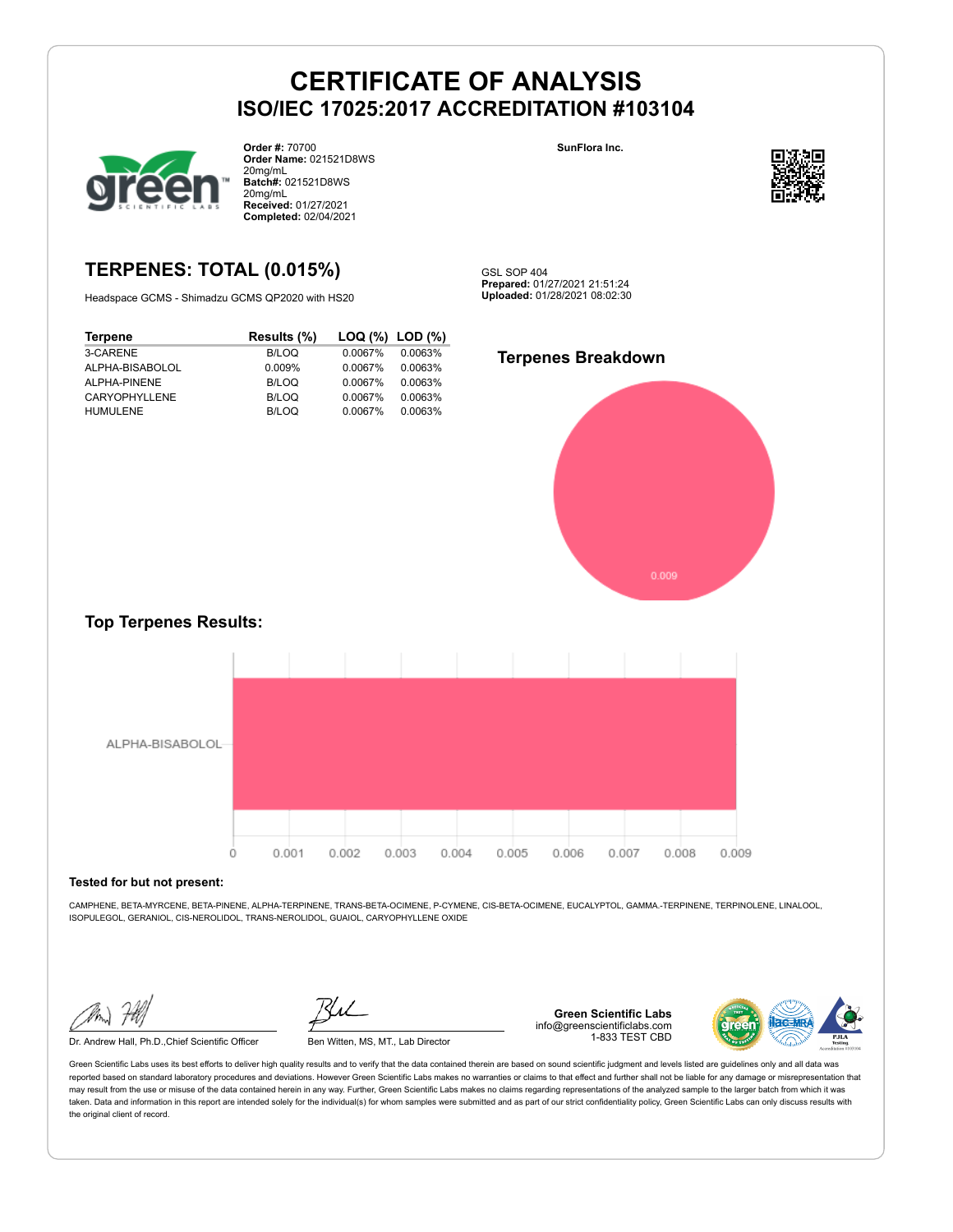

**Order #:** 70700 **Order Name:** 021521D8WS 20mg/mL **Batch#:** 021521D8WS 20mg/mL **Received:** 01/27/2021 **Completed:** 02/04/2021

**SunFlora Inc.**



## **PESTICIDE ANALYSIS:**

GSL SOP 401 **PREPARED:** 01/27/2021 20:06:15 **UPLOADED:** 01/29/2021 11:47:38

GCMS-MS - Shimadzu GCMS-TQ8040

| Pesticide    | <b>Action Level</b><br>(ppm) | <b>Results</b><br>(ppm) | LOQ<br>(ppm) | LOD<br>(ppm) |
|--------------|------------------------------|-------------------------|--------------|--------------|
| CAPTAN       | 3.000                        | N/D                     | 0.003        | 0.001        |
| CHLORDANE    | 0.100                        | N/D                     | 0.003        | 0.001        |
| CHLORFENAPYR | 0.100                        | N/D                     | 0.003        | 0.001        |
| COUMAPHOS    | 0.100                        | N/D                     | 0.003        | 0.001        |

|                         | <b>Action Level Results LOQ LOD</b> |                   |       |       |
|-------------------------|-------------------------------------|-------------------|-------|-------|
| <b>Pesticide</b>        | (ppm)                               | (ppm) (ppm) (ppm) |       |       |
| <b>CYFLUTHRIN</b>       | 1.000                               | N/D               | 0.003 | 0.001 |
| <b>CYPERMETHRIN</b>     | 1.000                               | N/D               | 0.003 | 0.001 |
| PENTACHLORONITROBENZENE | 0.200                               | N/D               | 0.003 | 0.001 |

LCMS-MS - Shimadzu LCMS-8060

| <b>Pesticide</b>           | <b>Action Level</b> | <b>Results</b> | LOQ   | <b>LOD</b> |
|----------------------------|---------------------|----------------|-------|------------|
|                            | (ppm)               | (ppm)          | (ppm) | (ppm)      |
| <b>ABAMECTIN B1A</b>       | 0.300               | N/D            | 0.005 | 0.001      |
| <b>ACEPHATE</b>            | 3.000               | N/D            | 0.001 | 0.001      |
| <b>ACEQUINOCYL</b>         | 2.000               | N/D            | 0.001 | 0.001      |
| <b>ACETAMIPRID</b>         | 3.000               | N/D            | 0.005 | 0.001      |
| <b>ALDICARB</b>            | 0.100               | N/D            | 0.005 | 0.001      |
| <b>AZOXYSTROBIN</b>        | 3.000               | N/D            | 0.001 | 0.001      |
| <b>BIFENAZATE</b>          | 3.000               | N/D            | 0.005 | 0.001      |
| <b>BIFENTHRIN</b>          | 0.500               | N/D            | 0.005 | 0.001      |
| <b>BOSCALID</b>            | 3.000               | N/D            | 0.005 | 0.001      |
| <b>CARBARYL</b>            | 0.500               | N/D            | 0.003 | 0.001      |
| <b>CARBOFURAN</b>          | 0.100               | N/D            | 0.001 | 0.001      |
| <b>CHLORANTRANILIPROLE</b> | 3.000               | N/D            | 0.005 | 0.005      |
| CHLORMEQUAT                | 3.000               | N/D            | 0.025 | 0.025      |
| <b>CHLORIDE</b>            |                     |                |       |            |
| <b>CHLORPYRIFOS</b>        | 0.100               | N/D            | 0.001 | 0.001      |
| <b>CLOFENTEZINE</b>        | 0.500               | N/D            | 0.001 | 0.001      |
| <b>DAMINOZIDE</b>          | 0.100               | N/D            | 0.005 | 0.001      |
| <b>DIAZINON</b>            | 0.200               | N/D            | 0.001 | 0.001      |
| <b>DICHLORVOS</b>          | 0.100               | N/D            | 0.005 | 0.001      |
| <b>DIMETHOATE</b>          | 0.100               | N/D            | 0.001 | 0.001      |
| <b>DIMETHOMORPH</b>        | 3.000               | N/D            | 0.005 | 0.001      |
| <b>ETHOPROPHOS</b>         | 0.100               | N/D            | 0.001 | 0.001      |
| <b>ETOFENPROX</b>          | 0.100               | N/D            | 0.001 | 0.001      |
| <b>ETOXAZOLE</b>           | 1.500               | N/D            | 0.010 | 0.005      |
| <b>FENHEXAMID</b>          | 3.000               | N/D            | 0.005 | 0.001      |
| <b>FENOXYCARB</b>          | 0.100               | N/D            | 0.005 | 0.001      |
| <b>FENPYROXIMATE</b>       | 2.000               | N/D            | 0.001 | 0.001      |
| <b>FIPRONIL</b>            | 0.100               | N/D            | 0.003 | 0.001      |
| <b>FLONICAMID</b>          | 2.000               | N/D            | 0.025 | 0.010      |
| <b>FLUDIOXONIL</b>         | 3.000               | N/D            | 0.003 | 0.001      |
| <b>HEXYTHIAZOX</b>         | 2.000               | N/D            | 0.005 | 0.001      |
|                            |                     |                |       |            |

| <b>Pesticide</b>       | Action Level | <b>Results</b> | LOQ   | LOD   |
|------------------------|--------------|----------------|-------|-------|
|                        | (ppm)        | (ppm)          | (ppm) | (ppm) |
| <b>IMAZALIL</b>        | 0.100        | N/D            | 0.005 | 0.001 |
| <b>IMIDACLOPRID</b>    | 3.000        | N/D            | 0.005 | 0.001 |
| <b>KRESOXIM-METHYL</b> | 1.000        | N/D            | 0.010 | 0.005 |
| <b>MALATHION</b>       | 2.000        | N/D            | 0.005 | 0.001 |
| <b>METALAXYL</b>       | 3.000        | N/D            | 0.001 | 0.001 |
| <b>METHIOCARB</b>      | 0.100        | N/D            | 0.005 | 0.001 |
| <b>METHOMYL</b>        | 0.100        | N/D            | 0.001 | 0.001 |
| <b>MEVINPHOS</b>       | 0.100        | N/D            | 0.001 | 0.001 |
| <b>MYCLOBUTANIL</b>    | 3.000        | N/D            | 0.005 | 0.001 |
| <b>NALED</b>           | 0.500        | N/D            | 0.005 | 0.001 |
| OXAMYL                 | 0.500        | N/D            | 0.001 | 0.001 |
| PACLOBUTRAZOL          | 0.100        | N/D            | 0.005 | 0.001 |
| <b>PERMETHRINS</b>     | 1.000        | N/D            | 0.005 | 0.001 |
| <b>PHOSMET</b>         | 0.200        | N/D            | 0.005 | 0.001 |
| <b>PIPERONYL</b>       | 3.000        | N/D            | 0.001 | 0.001 |
| <b>BUTOXIDE</b>        |              |                |       |       |
| <b>PRALLETHRIN</b>     | 0.400        | N/D            | 0.005 | 0.005 |
| <b>PROPICONAZOLE</b>   | 1.000        | N/D            | 0.010 | 0.005 |
| <b>PROPOXUR</b>        | 0.100        | N/D            | 0.001 | 0.001 |
| <b>PYRETHRINS</b>      | 1.000        | N/D            | 0.005 | 0.005 |
| (PYRETHRIN I)          |              |                |       |       |
| <b>PYRIDABEN</b>       | 3.000        | N/D            | 0.005 | 0.001 |
| <b>SPINETORAM</b>      | 3.000        | N/D            | 0.001 | 0.001 |
| SPINOSAD               | 3.000        | N/D            | 0.001 | 0.001 |
| <b>SPIROMESIFEN</b>    | 3.000        | N/D            | 0.005 | 0.001 |
| <b>SPIROTETRAMAT</b>   | 3.000        | N/D            | 0.001 | 0.001 |
| SPIROXAMINE            | 0.100        | N/D            | 0.001 | 0.001 |
| <b>TEBUCONAZOLE</b>    | 1.000        | N/D            | 0.005 | 0.001 |
| <b>THIACLOPRID</b>     | 0.100        | N/D            | 0.001 | 0.001 |
| <b>THIAMETHOXAM</b>    | 1.000        | N/D            | 0.001 | 0.001 |
| <b>TRIFLOXYSTROBIN</b> | 3.000        | N/D            | 0.001 | 0.001 |

N/D = Not Detected, A/LOQ = Above LOQ Level, B/LOQ = Below LOQ Level, B/LOD = Below LOD Level

Dr. Andrew Hall, Ph.D., Chief Scientific Officer Ben Witten, MS, MT., Lab Director

**Green Scientific Labs** info@greenscientificlabs.com 1-833 TEST CBD

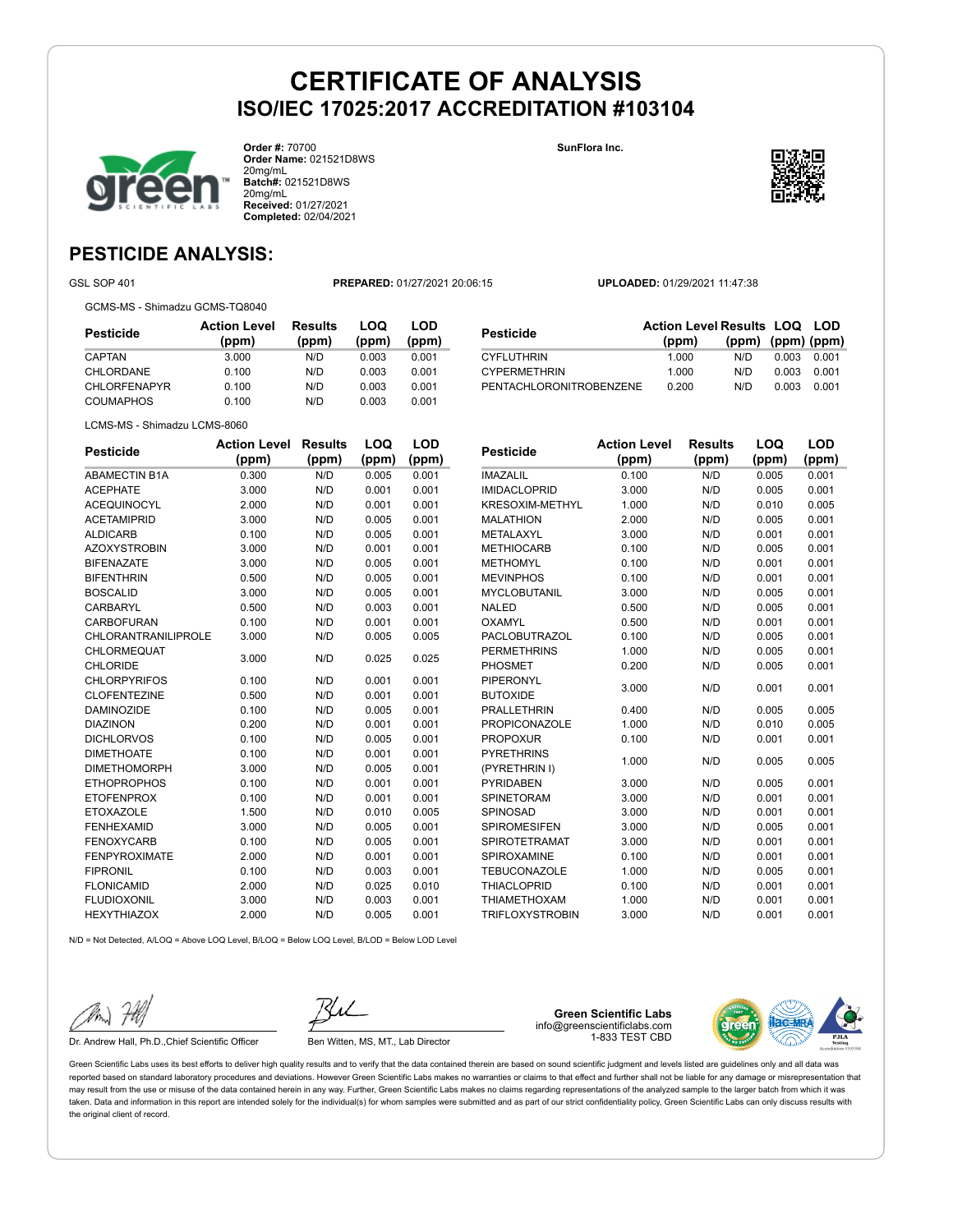

**Order #:** 70700 **Order Name:** 021521D8WS 20mg/mL **Batch#:** 021521D8WS 20mg/mL **Received:** 01/27/2021 **Completed:** 02/04/2021

**SunFlora Inc.**



### **RESIDUAL SOLVENTS:**

Headspace GCMS - Shimadzu GCMS QP2020 with HS20

GSL SOP 405 **Prepared:** 01/27/2021 21:42:24 **Uploaded:** 01/28/2021 11:03:50

| <b>Residual Solvent</b>  | <b>Action Level (ppm)</b> | Results (ppm) | LOQ (ppm) | LOD (ppm)   |
|--------------------------|---------------------------|---------------|-----------|-------------|
| 1,1-DICHLOROETHENE       | 8                         | N/D           | 0.63      | 0.63        |
| 1,2- DICHLOROETHANE      | $\overline{2}$            | N/D           | 0.12      | 0.02        |
| <b>ACETONE</b>           | 5,000                     | N/D           | 140       | 20          |
| <b>ACETONITRILE</b>      | 410                       | N/D           | 25        | 1           |
| <b>BENZENE</b>           |                           | N/D           |           | 0.5         |
| <b>BUTANE</b>            | 5,000                     | N/D           | 50        | 10          |
| <b>CHLOROFORM</b>        |                           | N/D           |           | 0.5         |
| CIS 1,2-DICHLOROETHENE   | 5                         | N/D           | 0.73      | 0.18        |
| ETHYL ACETATE            | 5,000                     | N/D           | 140       | 20          |
| ETHYL ETHER              | 5,000                     | N/D           | 140       | 20          |
| ETHYLENE OXIDE           |                           | N/D           | $\Omega$  | $\mathbf 0$ |
| <b>ISOPROPYL ALCOHOL</b> | 5,000                     | N/D           | 140       | 20          |
| <b>METHANOL</b>          | 3,000                     | N/D           | 100       | 20          |
| METHYLENE CHLORIDE       | 125                       | N/D           | 0.15      | 0.15        |
| N-HEPTANE                | 5,000                     | N/D           | 140       | 20          |
| N-HEXANE                 | 290                       | N/D           | 18        | 10          |
| <b>PENTANE</b>           | 5,000                     | N/D           | 140       | 20          |
| <b>PROPANE</b>           | 5,000                     | N/D           | 20        |             |
| <b>TOLUENE</b>           | 890                       | N/D           | 53        |             |
| TRANS 1,2-DICHLOROETHENE | 5                         | N/D           | 0.73      | 0.18        |
| <b>TRICHLOROETHENE</b>   |                           | N/D           |           | 0.5         |
| <b>XYLENES</b>           | 150                       | N/D           | 130       | 20          |

**Notes**

Ethanol as an ingredient

Dr. Andrew Hall, Ph.D., Chief Scientific Officer Ben Witten, MS, MT., Lab Director

**Green Scientific Labs** info@greenscientificlabs.com 1-833 TEST CBD

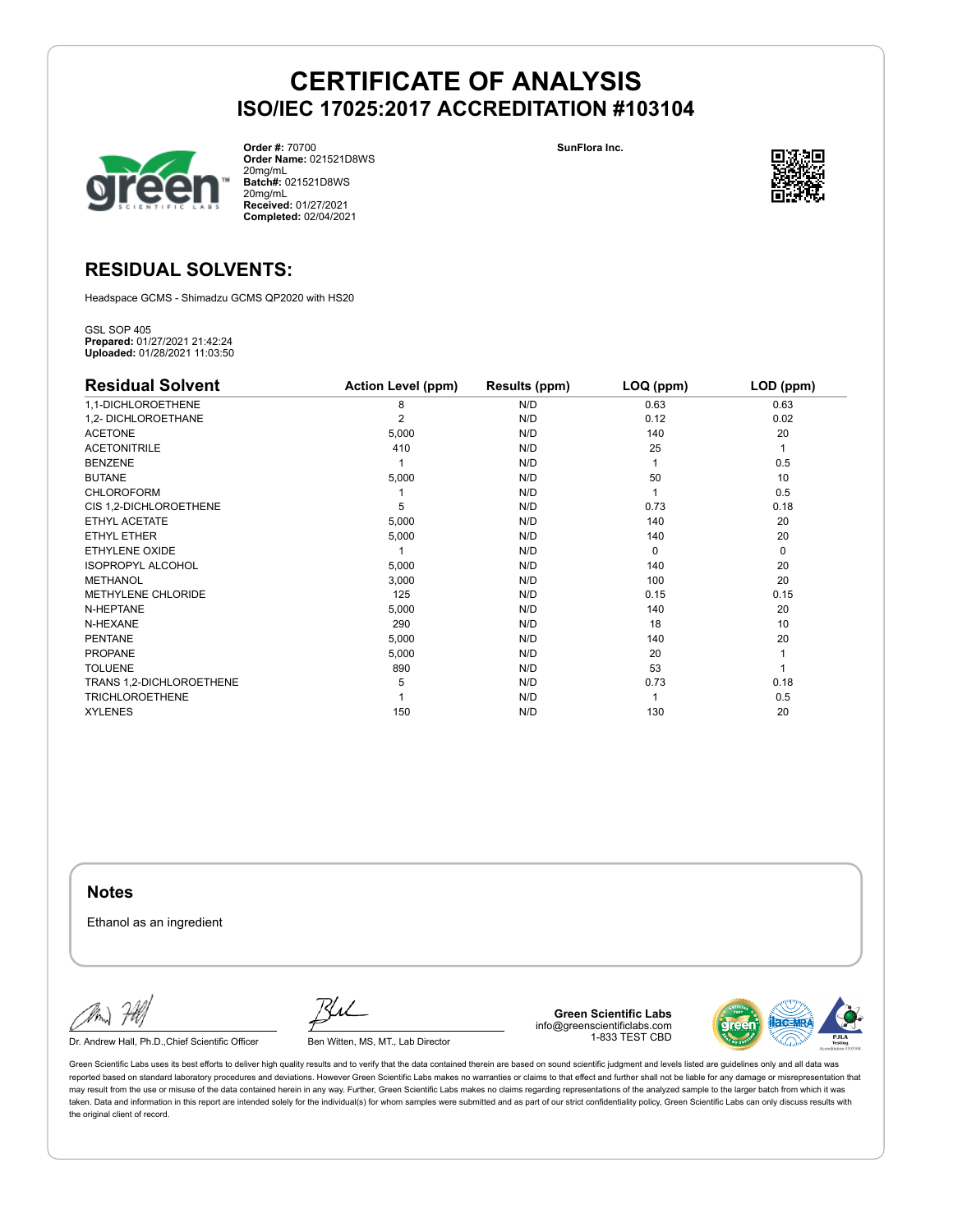

**Order #:** 70700 **Order Name:** 021521D8WS 20mg/mL **Batch#:** 021521D8WS 20mg/mL **Received:** 01/27/2021 **Completed:** 02/04/2021

**SunFlora Inc.**

**Microbial Analysis** GSL SOP 406 **Uploaded:** 02/01/2021 18:25:11



#### **Microbial Analysis:**

fa PCR - Agilent AriaMX

## **MICROBIAL ANALYSIS:**

PCR - Agilent AriaMX

| <b>Test</b>          | <b>SOP</b> | <b>Test Method</b> | Device Used       | <b>LOD</b>                   | <b>Allowable</b><br>Criteria  | <b>Actual Result Pass/Fail</b> |             |
|----------------------|------------|--------------------|-------------------|------------------------------|-------------------------------|--------------------------------|-------------|
| TOTAL YEAST AND MOLD | 406.01     | USP 61/62+         | <b>ARIAMX PCR</b> | CFU/G BY<br>SAMPLE<br>TYPE** | 1.000 CFU/G                   | NOT DETECTED                   | <b>PASS</b> |
| STEC E. COLI*        | 406.01     | USP 61/62+         | <b>ARIAMX PCR</b> | 1 CFU/G**                    | DETECT/NOT<br><b>DETECTED</b> | NOT DETECTED                   | <b>PASS</b> |
| PATHOGENIC E. COLI   | 406.01     | USP 61/62+         | <b>ARIAMX PCR</b> | 1 CFU/G**                    | DETECT/NOT<br><b>DETECTED</b> | NOT DETECTED                   | <b>PASS</b> |
| SALMONELLA*          | 406.01     | USP 61/62+         | <b>ARIAMX PCR</b> | 1 CFU/G**                    | DETECT/NOT<br><b>DETECTED</b> | NOT DETECTED                   | <b>PASS</b> |

† USP 61 (enumeration of bacteria TAC, TYM, and ENT/Coliform), USP 62 (identifying specific species E.coli Aspergillus etc) \* STEC and Salmonella run as Multiplex

\*\* CFU/g Calculation based on MIP/Extract matrix \*\*\* Flavus = 2 Copies of DNA / Fumigatis = 2 Copies of DNA Niger = 20 Copies of DNA / Terrus = 10 copies of DNA

Dr. Andrew Hall, Ph.D., Chief Scientific Officer Ben Witten, MS, MT., Lab Director

**Green Scientific Labs** info@greenscientificlabs.com 1-833 TEST CBD